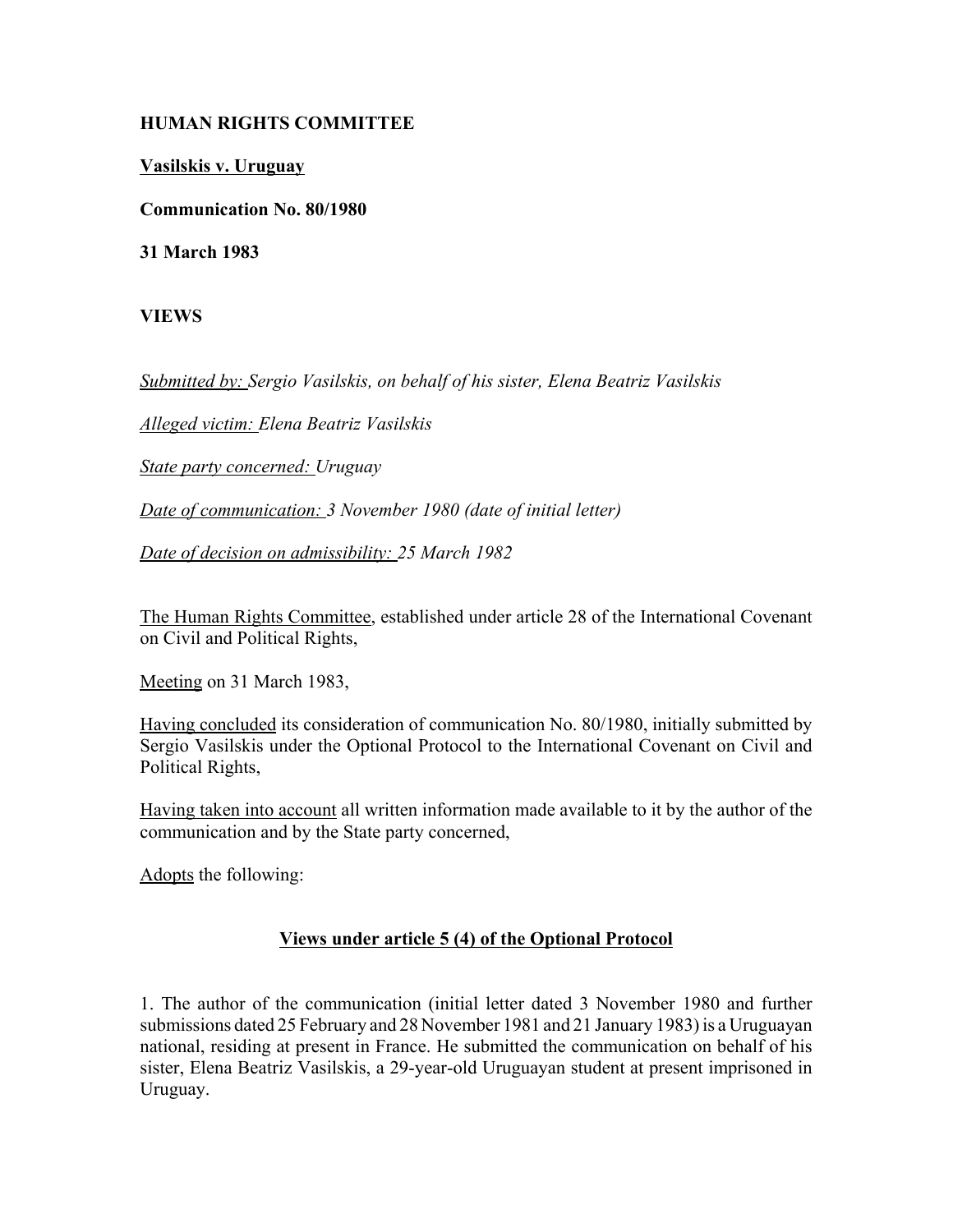2.1 The author states that Elena Beatriz Vasilskis was arrested on 4 June 1972, on the charge of being a member of a clandestine group which was engaging in armed struggle as a form of political action (the Tupamaros National Liberation Movement). At this time she was allegedly tortured and forced to sign a confession which led to her conviction by a military tribunal of the first instance. The author claims that, in so far as the confession was illegally obtained and she is still suffering imprisonment, this violation of her rights has continued after 23 March 1976, the date of the entry into force of the Optional Protocol for Uruguay.

2.2 Elena Beatriz Vasilskis was allegedly held incommunicado for three months, whereas Uruguayan law only permits detention for 24 hours prior to being brought before a judge. Her case was not submitted to the military courts until September 1972, whereas the Constitution and the Code of Military Criminal Procedure prescribe a maximum intervening period of 48 hours. In the first months after her arrest she had no legal assistance.

2.3 The author bases his statements on the testimony of ex-prisoners who were in the same prison as his sister, who are now in Europe as refugees, and who allegedly witnessed the torture and maltreatment in prison at first hand and are prepared to testify to it, if necessary, before the Human Rights Committee. Furthermore, the author states that throughout the three months when she was held incommunicado, their father went without fail once a week to bring clean clothing and collect her laundry; this was done at a centralized military office, since his sister's exact whereabouts were not known. During that time their father was given parcels of clothing stained with blood, excrement and hanks of hair.

2.4 Judgement was pronounced by the court of first instance on 14 December 1977. She was sentenced to 28 years of rigorous imprisonment and 9 to 12 years of precautionary detention, to be added to her sentence and served in the same prison, for offences against the Constitution, robbery, kidnapping, complicity in murder and criminal conspiracy. The trial, on appeal, which took place in May 1980 allegedly violated Uruguayan law by raising the sentence from the 18 years demanded by the prosecutor to 30 years and 5 to 10 additional years of precautionary detention (medidas eliminativas de seguridad).

2.5 At neither trial, the author claims, did his sister enjoy an adequate defence. Her first attorney, Dr. Carlos Martinez Moreno, allegedly had to flee the country to avoid his own arrest; her second attorney, Dr. Adela Reta, was a law professor who, in view of the political climate, was allegedly forced to abandon all defence work in political matters. Subsequently, the Military Court appointed Colonel Otto Gilomen as defence counsel, although he was not a lawyer, owing to the fact that lawyers for the defence can hardly be found in political cases in Uruguay. The colonel remained on the case until the final judgement. The trial took place in secrecy and not even the closest relatives of the accused were present.

2.6 With respect to the conditions of her imprisonment, the author states that his sister is interned at the EMR No. 2 (Penal Punta de Rieles), which is used exclusively for the detention of women political prisoners and is not administered by special personnel instructed in the treatment of women prisoners, but by 'military personnel on short assignment. She occupies a cell with 14 other women prisoners. If she fails to perform her tasks she is allegedly punished by solitary confinement for up to three months and by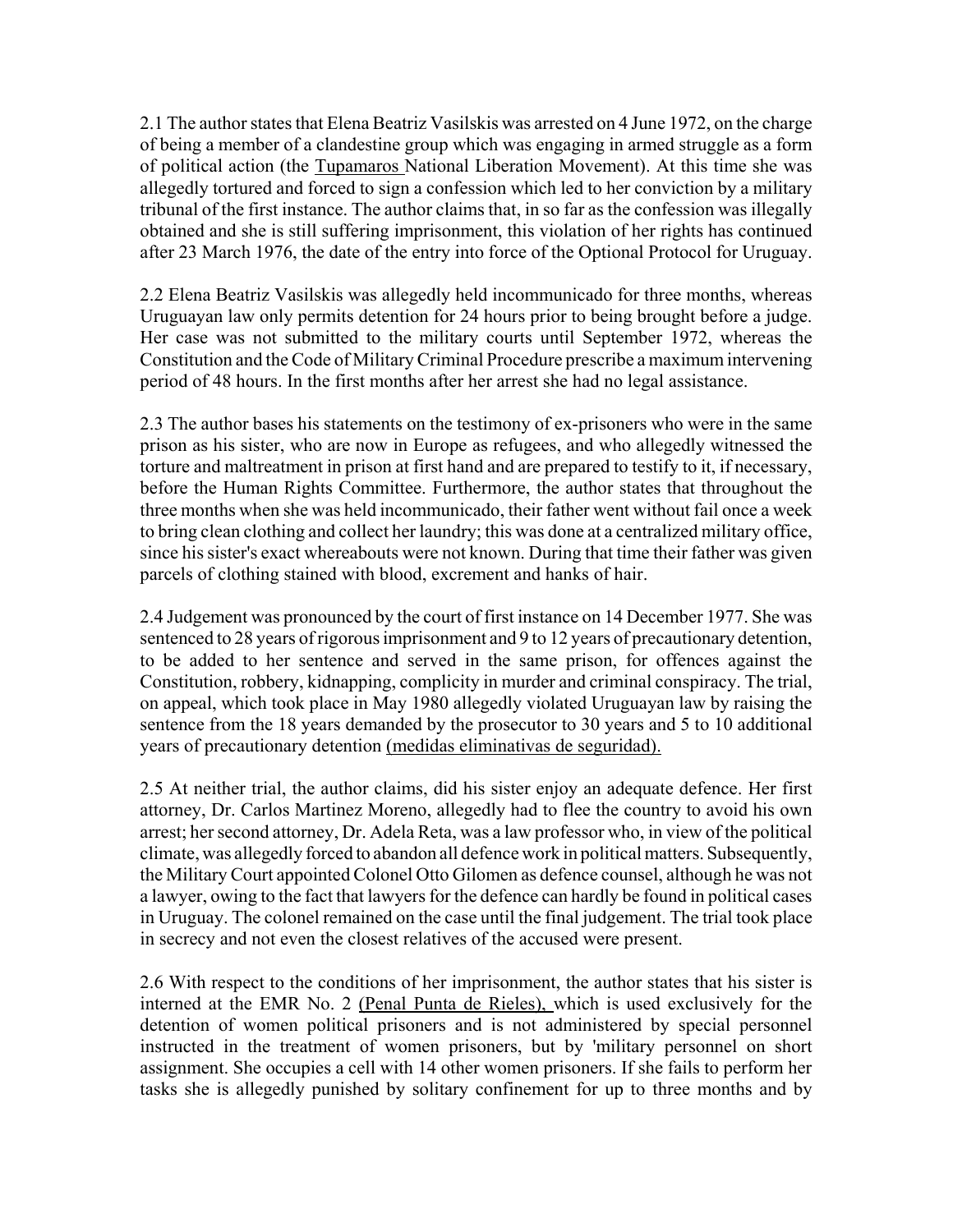prohibition of visits, denial of cigarettes, etc. Visits may occur every 15 days and last only half an hour. The only persons authorized to visit her are close relatives, but no 'unrelated friends are allowed. The author claims that the worst part of his sister's imprisonment is the arbitrariness of the guards and the severity of the punishment for, inter alia, reporting to her relatives on prison conditions or speaking with other inmates at certain times. The inmates allegedly live in a state of constant fear of being again submitted to military interrogation in connection with their prior convictions or with alleged political activities in the prison. The author alleges that the penitentiary system is not aimed at reformation and social rehabilitation of prisoners but at the destruction of their will to resist. They are given a number and are never called by their name. Elena Beatriz Vasilskis is No. 433 of Sector B. Psychological pressures on the inmates are allegedly designed to lead them to denounce other inmates.

2.7 With respect to the state of health of his sister, the author states that she was in excellent physical health at the time of her arrest. He claims that as a direct consequence of torture and eight years' imprisonment (at the time of writing on 7 November 1980) she had diminished vision in both eyes and has lost 40 per cent of the hearing in her left ear. He states that she also suffers from Raynaud's disease, which may have been brought about by prolonged detention in a cold cell and by emotional pressure. Medicines sent to her for the relief of her condition were allegedly never delivered. The loss of hearing was established by a doctor at the Military Hospital between October and November 1979. Raynaud's disease was diagnosed by the cardio-vascular specialist at the military hospital in October 1979. Moreover, the food provided and the conditions of imprisonment are such that his sister has become extremely thin, has retracted gums and many cavities in her teeth. This is allegedly due to an unbalanced diet, deficient in protein and vitamins, and to the almost complete lack of exercise throughout the day, the intense cold (prisoners are forced to take cold baths in the dead of winter) and the total absence of natural light in the cells.

2.8 The author states that the same matter has not been submitted to any other international body.

2.9 The author alleges that the following articles of the Covenant have been violated, articles 2, 7, 10 and 14.

3. By its decision of 19 March 1981, the Working Group of the Human Rights Committee decided that the author was justified in acting on behalf of the alleged victim and transmitted the communication under rule 91 of the provisional rules of procedure to the State party concerned, requesting information and observations .relevant to the question of admissibility of the communication.

4. In its submission of 6 October 1981, the State party objected to the admissibility of the communication on the following grounds,

"The situation described in the communication does not constitute a violation occurring before the date on which the Covenant and the Optional Protocol entered into force and continuing after that date or having effects which in themselves constitute a violation. Miss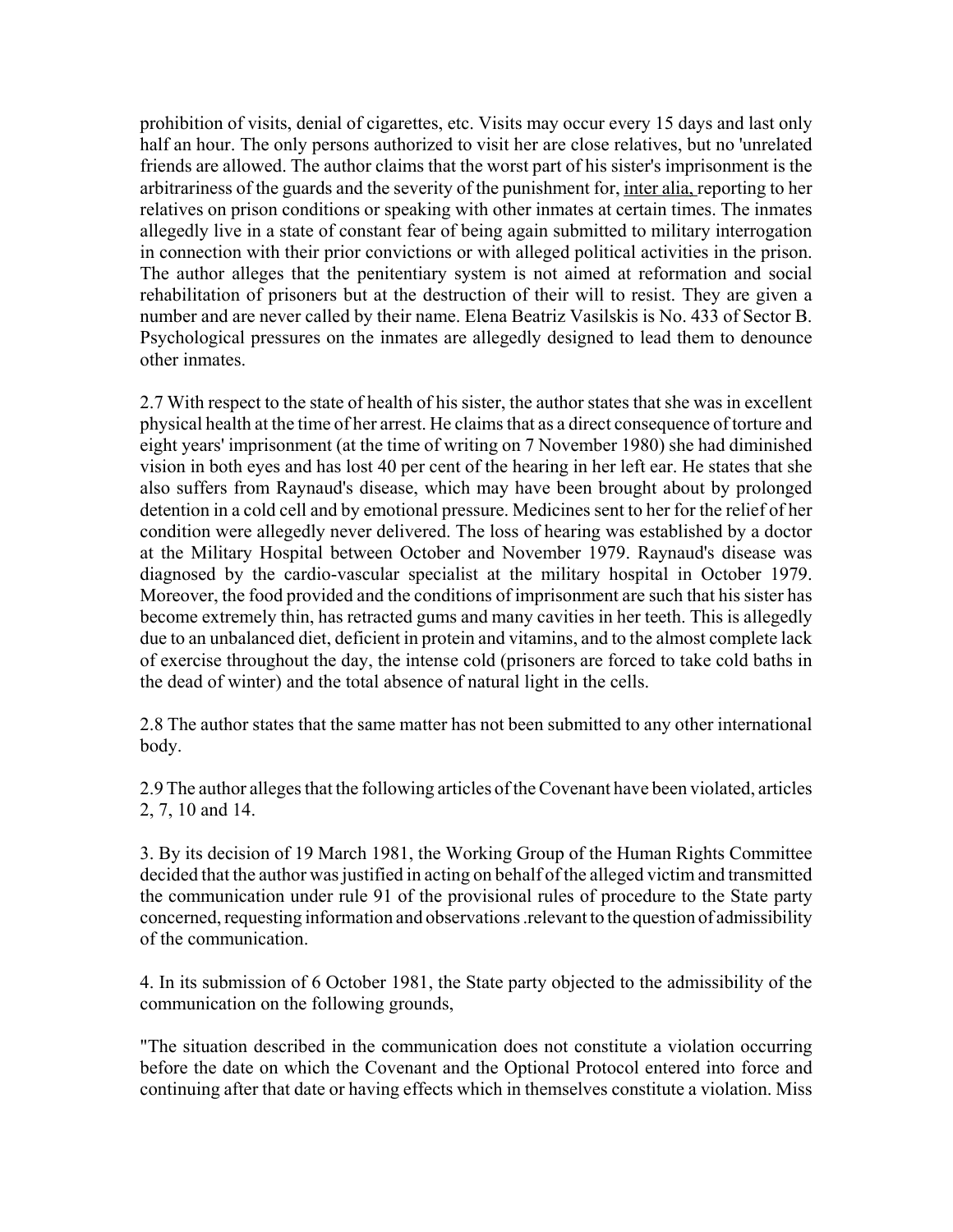Vasilskis was convicted of serious offences under Uruguayan criminal law. She is not a political prisoner, as is incorrectly stated in the communication, nor was she in any way induced to confess her guilt. The living conditions in Military Detention Establishment (EMR) No. 2 are those normally prevailing for all female prisoners, that is to say, she is not subject to the slightest discriminatory treatment and it is completely untrue to state that she receives unsufficient food or is subject to ill-treatment. With regard to her state of health, she suffers from Raynaud's disease and is receiving the necessary medical treatments her present condition can be described as compensated. The Government of Uruguay therefore rejects the assertions in the communication, which refer to non-existent violations of human rights."

5.1 On 28 November 1981, the author forwarded his comments in reply to the State party's submission of 6 October 1981. He reiterates the allegations made in his previous communications with respect to violations of articles 7 and 10 of the Covenant emphasizing that his sister has been imprisoned for nine and a half years, alleging that she is still subjected to cruel and degrading treatment such as endangers her life. He states further that during an inspection of her cell in October 1981, all reading material was taken away from her as well as all materials for manual labour which she had hitherto had. Since September 1981, family photographs sent to her by her parents allegedly have not been delivered to her. He rejects the State party's contention that his sister's situation does not constitute a violation of her rights subsequent to the entry into force of the Covenant and the Optional Protocol.

5.2 With respect to his allegation of discrimination, he indicates that he means discrimination with regard to political prisoners vis-a-vis common criminals, commenting that the former are subjected to worse treatment than the latter, and alleging in this connection violations of articles 2 and 26 of the Covenant.

5.3 With respect to his sister's state of health, the author deplores that the State party has not submitted any medical report.

6.1 With regard to article 5, paragraph 2 (a), of the Optional Protocol, the Human Rights Committee noted that the author's assertion that the same matter was not being examined under another procedure of investigation or settlement had not been contested by the State party.

6.2 With regard to the exhaustion of local remedies, the Committee was unable to conclude, on the basis of the information before it, that there were remedies available to the alleged victim which she should have pursued. Accordingly, the Committee found that the communication was not inadmissible under article 5, paragraph 2 (b) of the Optional Protocol.

6.3 On 25 March 1982, the Committee decided:

(a) That the communication was admissible in so far as it related to events said to have occurred on or after 23 March 1976 (the date of the entry into force of the Covenant and the Optional Protocol for Uruguay);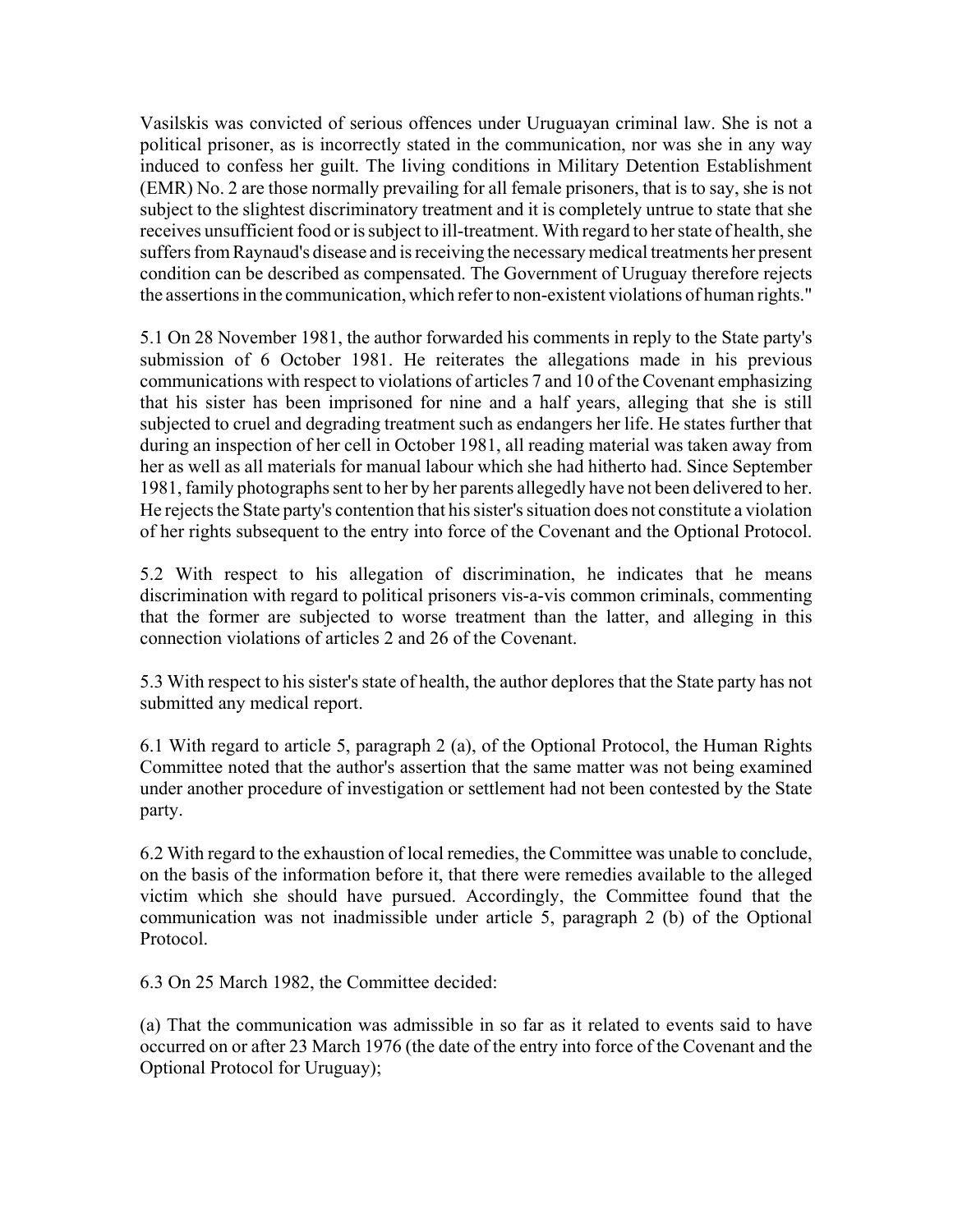(b) That, in accordance with article 4, paragraph 2, of the Optional Protocol, the State party should be requested to submit to the Committee, within six months of the date of the transmittal to it of this decision, written explanations or statements clarifying the matters that the State party be requested in this connection to enclose; (i) copies of any court orders or decisions relevant to this case, including the decision of the Supreme Military Tribunal, referred to in the communications and (ii) further information concerning the state 'of health of Elena Beatriz Vasilskis, including copies of the existing medical reports referred to in the communication.

7.1 In its submission under article 4, paragraph 2, of the Optional Protocol, dated 27 October 1982, the State party rejected the author's allegations that his sister was subjected to torture and ill-treatment and that her conviction was based on a forced confession, asserting that her confession was obtained without coercion and that her conviction rested on other evidence duly confirmed by means of proper procedures which according to Uruguayan law do not entail public trial by jury. With respect to the delay in commencing her trial, the State party referred to the extraordinary load placed on the Uruguayan judicial system by the numerous proceedings during the period of high seditious activity. Defence lawyers were not persecuted and those who left the country frequently did so because of their links with subversive groups. The increase of Miss Vasilskis' sentences was attributable to the emergence of fresh evidence which made the type of offence more serious.

7.2 The State party also rejects the author's description of Miss Vasilskis as a "political prisoner", emphasizing that she was involved in crimes such as murder, kidnapping and robbery.

7.3 With regard to her state of health, the State party indicates that she is submitted to periodical medical and dental examinations and that she receives special medical care where necessary, including treatment for Raynaud's disease.

7.4 Prison conditions are responsive to sociological and psychological studies intended to facilitate the rehabilitation of the prisoners, who are not subjected to a climate of arbitrariness or to forced labour.

8.1 In a further letter dated 21 January 1983, the author refers to the State party's submission under article 4, paragraph 2, and claims that it does not adequately answer the specific complaints of violations raised in his communication, which the State party simply rejects without giving any explanation. He reiterates that his sister was tortured, forced to confess, kept incommunicado, that her trial was unduly delayed, that defence attorneys have been so intimated by the Uruguayan authorities that they are no longer willing to defend persons like Miss Vasilskis.

8.2 With respect to her state of health, the author indicated that the State party has failed to idenfity the medication given to Miss Vasilskis and complains that medication prescribed for her by French doctors and forwarded to her were not allowed by prison authorities. In substantiation of his allegations that prison conditions are such as to cause a worsening of her state of health, the author quotes a long statement by Renata Gil, a former cell-mate of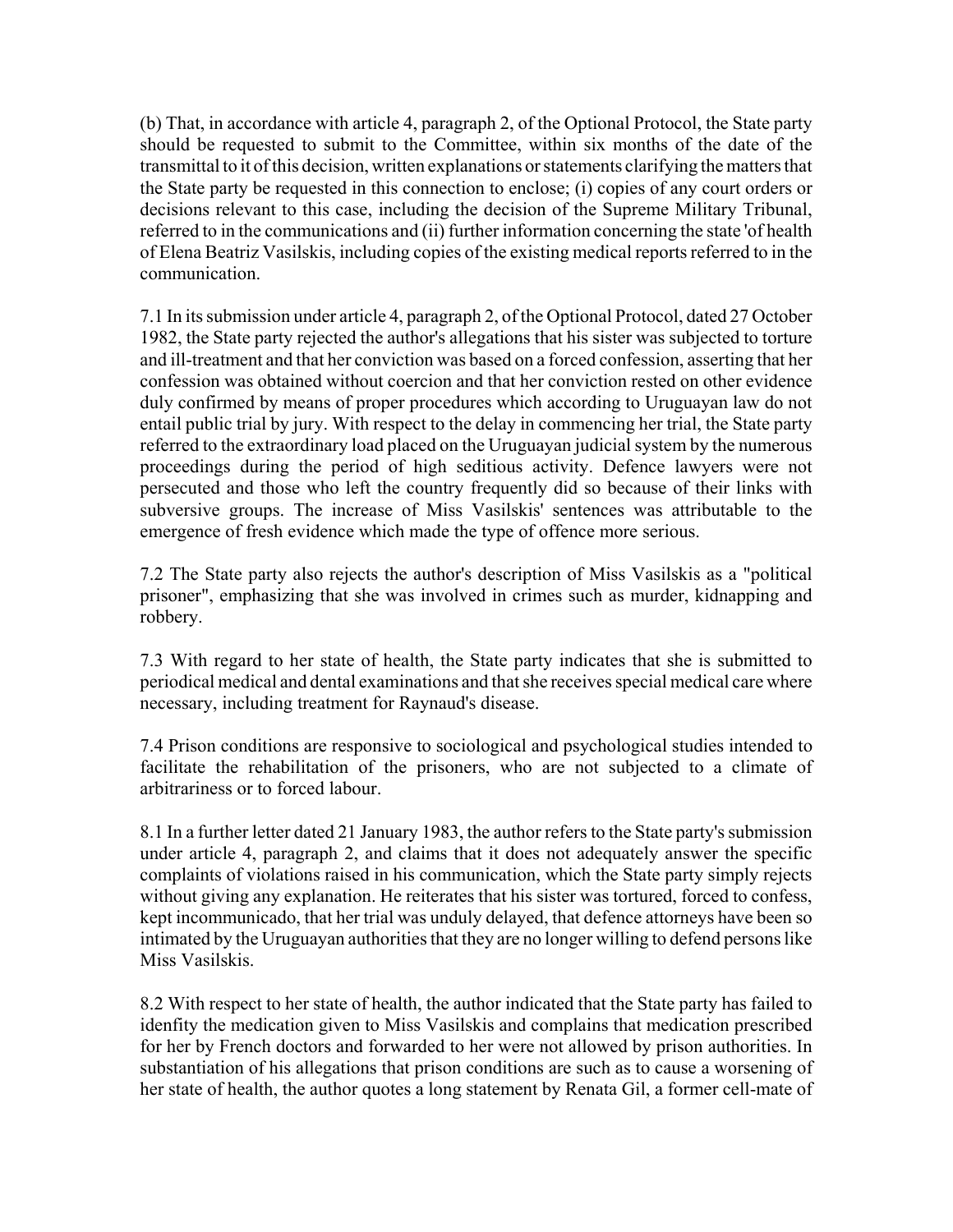Miss Vasilskis, according to which the prisoners are deprived of natural light and fresh air except during one hour per day, and all windows have been covered with plastic sheets.

8.3 With respect to the treatment of prisoners at Punta de Rieles, the author refers to the sanctions imposed on some of them following the visit there in January 1982 of Mr. Rivas Posada, Special Representative of the Secretary-General of the United Nations. According to Mrs. Zdenka Starke, the mother of one of the prisoners there, many of the prisoners were beaten up with clubs, items of their personal property were confiscated, and their food was thrown on the floor of the cells. Such punishment was inflicted because the prisoners had made declarations to Mr. Rivas Posada.

9.1 The Human Rights Committee, having examined the present communication in the light of all the information made available to it by the parties as provided in article 5, paragraph 1, of the Optional Protocol, hereby decides to base its views on the following facts, which have not been contradicted by the State party.

9.2 Events prior to the entry into force of the Covenant; Elena Beatriz Vasilskis was arrested on 4 June 1972 on the charge of being a member of the Tupamaros National Liberation Movement. She was held incommunicado for three months and her case was not submitted to the military courts until September 1972.

9.3 Events subsequent to the entry into force of the Covenant; Judgement was pronounced by the court of first instance on 14 December 1977. She was sentenced to 28 years of rigorous imprisonment and 9 to 12 years of precautionary detention. The trial on appeal took place in May 1980 and the sentence was raised to 30 years and 5 to 10 additional years of precautionary detention (medidas eliminatives de seguridad). The Military Court appointed Colonel Otto Gilomen as defence counsel, although he was not a lawyer. The trial took place in secrecy and not even the closest relatives of the accused were present.

10.1 In formulating its views, the Human Rights Committee also takes into account the following considerations, which reflect a failure by the State party to furnish the information and clarifications necessary for the Committee to formulate final views on a number of important issues.

10.2 In operative paragraph 2 of its decision of 25 March 1982, the Committee requested the State party to enclose: (a) copies of any court orders or decisions relevant to the case, and (b) further information concerning the state of health of Elena Beatriz Vasilskis, including copies of the existing medical reports. The Committee notes with regret that it has not received any of these documents.

10.3 With respect to the state of health of the alleged victim, the Committee finds that the author's precise allegations, which include allegations that her treatment in prison has contributed to her ill-health, called for more detailed submissions from the State party. With regard to general prison conditions, the State party has made no attempt to give a detailed description of what it believes the real situation to be. Similarly, with respect to general prison conditions and the serious allegations of ill-treatment made by the author, the State